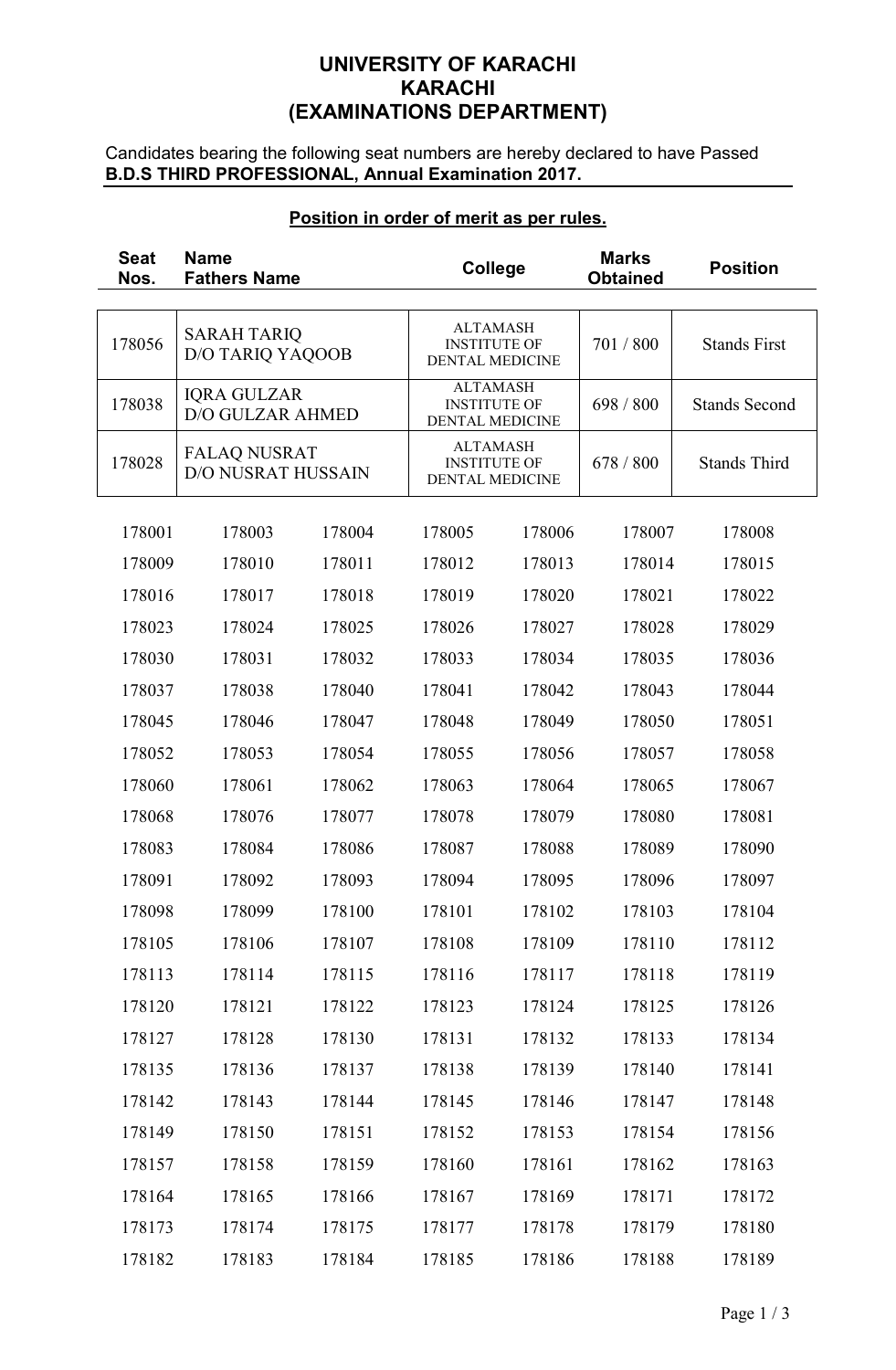| 178190 | 178191 | 178192 | 178194 | 178195 | 178196 | 178197 |
|--------|--------|--------|--------|--------|--------|--------|
| 178198 | 178199 | 178200 | 178201 | 178202 | 178203 | 178204 |
| 178205 | 178206 | 178207 | 178208 | 178209 | 178210 | 178211 |
| 178212 | 178213 | 178214 | 178215 | 178216 | 178217 | 178218 |
| 178219 | 178220 | 178221 | 178222 | 178223 | 178224 | 178225 |
| 178226 | 178227 | 178228 | 178229 | 178230 | 178231 | 178232 |
| 178233 | 178234 | 178235 | 178236 | 178237 | 178238 | 178240 |
| 178241 | 178242 | 178243 | 178244 | 178245 | 178246 | 178247 |
| 178248 | 178249 | 178250 | 178251 | 178252 | 178254 | 178255 |
| 178256 | 178257 | 178258 | 178259 | 178260 | 178261 | 178262 |
| 178263 | 178264 | 178266 | 178267 | 178268 | 178269 | 178272 |
| 178274 | 178275 | 178277 | 178278 | 178279 | 178280 | 178281 |
| 178282 | 178283 | 178284 | 178285 | 178286 | 178287 | 178288 |
| 178289 | 178290 | 178291 | 178292 | 178293 | 178294 | 178295 |
| 178296 | 178297 | 178298 | 178299 | 178301 | 178302 | 178303 |
| 178304 | 178305 | 178306 | 178307 | 178308 | 178309 | 178310 |
| 178311 | 178312 | 178313 | 178314 | 178315 | 178317 | 178318 |
| 178319 | 178320 | 178321 | 178322 | 178323 | 178324 | 178325 |
| 178326 | 178327 | 178328 | 178330 | 178331 | 178332 | 178333 |
| 178334 | 178335 | 178336 | 178337 | 178339 | 178340 | 178341 |
| 178342 | 178343 | 178344 | 178346 | 178347 | 178348 | 178349 |
| 178350 | 178351 | 178352 | 178353 | 178354 | 178355 | 178356 |
| 178360 | 178361 | 178363 | 178364 | 178365 | 178368 | 178370 |
| 178372 | 178375 | 178377 | 178380 | 178382 | 178385 | 178387 |
| 178388 | 178389 | 178390 | 178392 | 178393 | 178394 |        |

## **STATISTICS OF THE RESULT**

| <b>GISTERED</b><br><b>DD</b> | PPEARED | $\triangle$ CCT $c$ | FAILS | , PERCENTAGF<br><b>PASS</b> |
|------------------------------|---------|---------------------|-------|-----------------------------|
| 394                          | 202     | 342                 | 50    | 40                          |